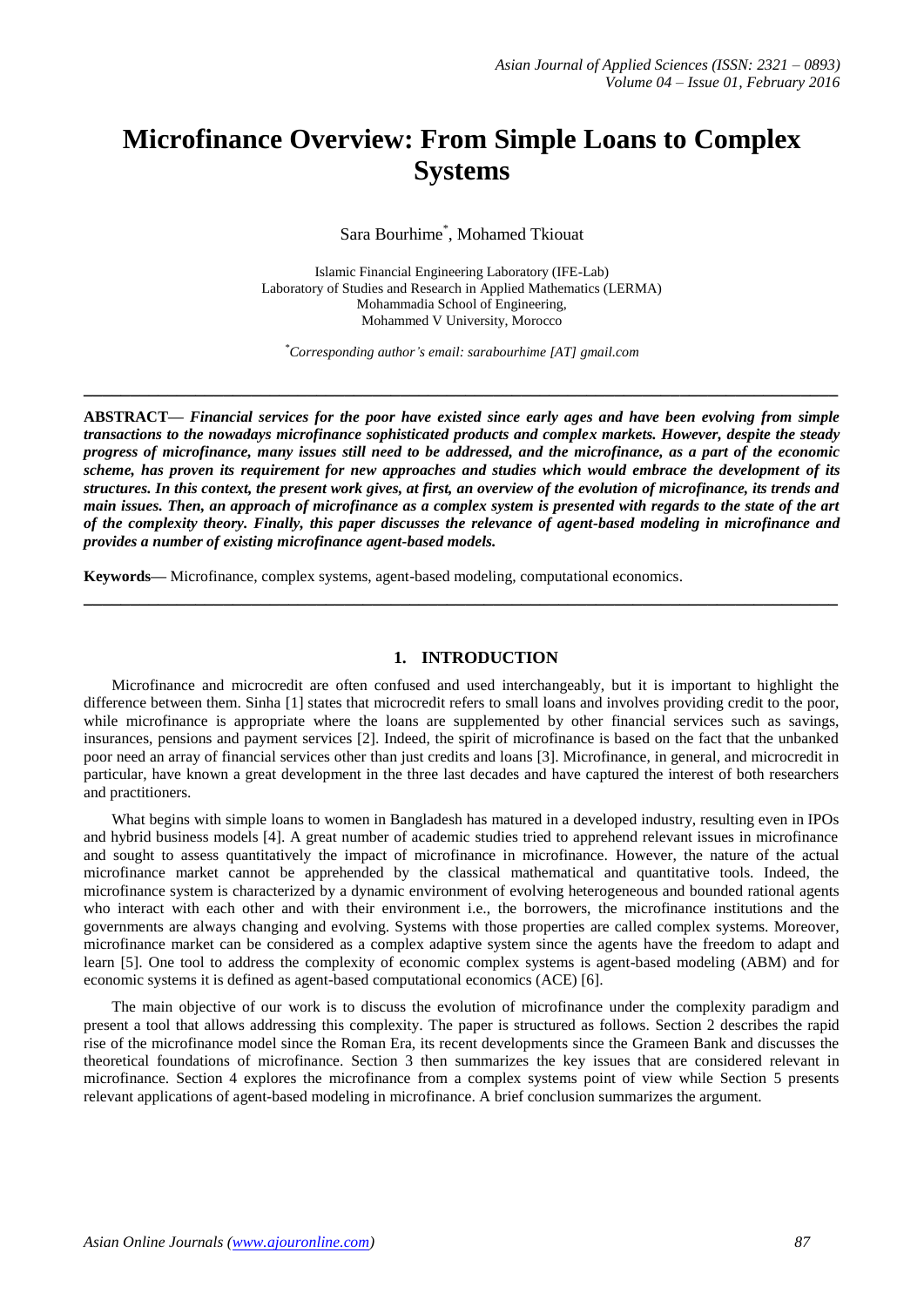# **2. HISTORY AND FOUNDATIONS OF MICROFINANCE**

## *2.1.Roman and Medieval Era*

The first money lending operations go back to the Principate Era. The main lenders were rich private individual with an excess of Capital. Thus, the poor suffered from the excessive amount of interest charged by the lenders, which is called usury. At this time, it was clear that usury was the exploitation of the poor since when unable to repay a debt, the borrower is being bend to slavery [7]. Usury is condemned by many philosophers and by book religions through ages. Aristotle [8] states that:

*"The most hated sort (of wealth getting), and with the greatest reason, is usury, which makes a gain out of money itself, and not from the natural object of it. For money was intended to be used in exchange, but not to increase at interest."*

Judaism allows interest to be charged to strangers by not between Jews [9]. Islam laws prohibits interest the collection and payment of interest, since the usury in Islam is strongly linked to interests on loans [10]. As well, Christian Church in the Medieval Europe banned all forms of interest-taking on the basis of the Biblical rulings.

As a reform against money lending and poor exploitation, many products were developed like profit and loss sharing and joint venture contracts in Islamic economics. Furthermore, institutions have been created like the Montes Pietatis in the fifteenth century. Promoted by the Franciscans in Italy and England, and mostly based on charity capital, the institution offered loans at moderate interest rates, upon the security of objects left in pawn. Oppositely to money lending, Montes Pietatis privileged the borrower benefit and not the lender profit. Montes Pietatis was not only a pawnbroker but also a microcredit institution [11].

Lending to the poor has known a great development since the revolution of the Montes Pietatis. In 1720s, the Irish writer Jonathan Swift developed many mains idea of contemporary microcredit [12]. He demanded no material collateral but only the vouchsafe of the borrowers' peers. This led to the creation of the first loan fund in Ireland. In the 1840s, during the Great Famine, the Irish microcredit institutions served the fifth of the population of Ireland [13].

Another country concerned with the famine, was Germany. Friedrich Wilhelm Raiffeisen, a German mayor observed that charity did not provide a solution for the terrible poverty caused by the famine. He thought that mutual solidarity may be the solution; he then brought poor farmers together into a cooperative structure. He created savings and credit cooperatives that allowed to their members to borrow at very advantageous rates: Cooperative Banking was born [13]. This experience influenced the Priyayi Bank of Purwokerto, an Indonesian micro-banking institution created in 1895 that had been reorganized into the Cooperative Banking "Bank Rakyat Indonesia" in 1897 by the Dutch administration.

## *2.2.Contemporary Microfinance*

The 20th century has known a contemporary microcredit revolution. In 1961, Joseph Blatchford founded a grassroots community development organization called ACCION. The objective was to help people living in poverty by developing their talents and efforts. But the main experience in the modern microcredit is the Grameen Bank in Bangladesh. Initiated by Mohammad Yunus in 1974, the Grameen Bank is considered as the pioneer of contemporary microfinance. Mohammad Yunus received the Nobel Prize in 2006 for his work in microcredit and its role in poverty alleviation. Moreover, the United Nations declared 2005 as "*The International Year of Microcredit*" and highlighted microfinance as an instrument of the socioeconomic development.

Today, what once started as simple microloans has evolved into developed and varied financial products and strategies. This evolution is called the *"Financial Inclusion Agenda".* The financial inclusion consists in making the access to loans easy for the poor. From a social justice point of view, this financial inclusion agenda is sometime perceived as a negative evolution, since it reflects the change of the initial objective of microfinance which is poverty alleviation. Microcredit in the traditional form isn't really the answer: It is not enough to lend money to the poor; there must be empowerment and assistance through the borrowers' projects.

## *2.3. Theoretical Foundations*

After spotting an early enthusiasm for research on microfinance in the international academic community, we wanted to identify the most studied topics within the field. The articles published in microfinance are basically structured around three inter research topics:

- Theme 1: The foundations of Microfinance
- Theme 2: Impact of microfinance in Poverty alleviation
- Theme 3: Best practices and modern issues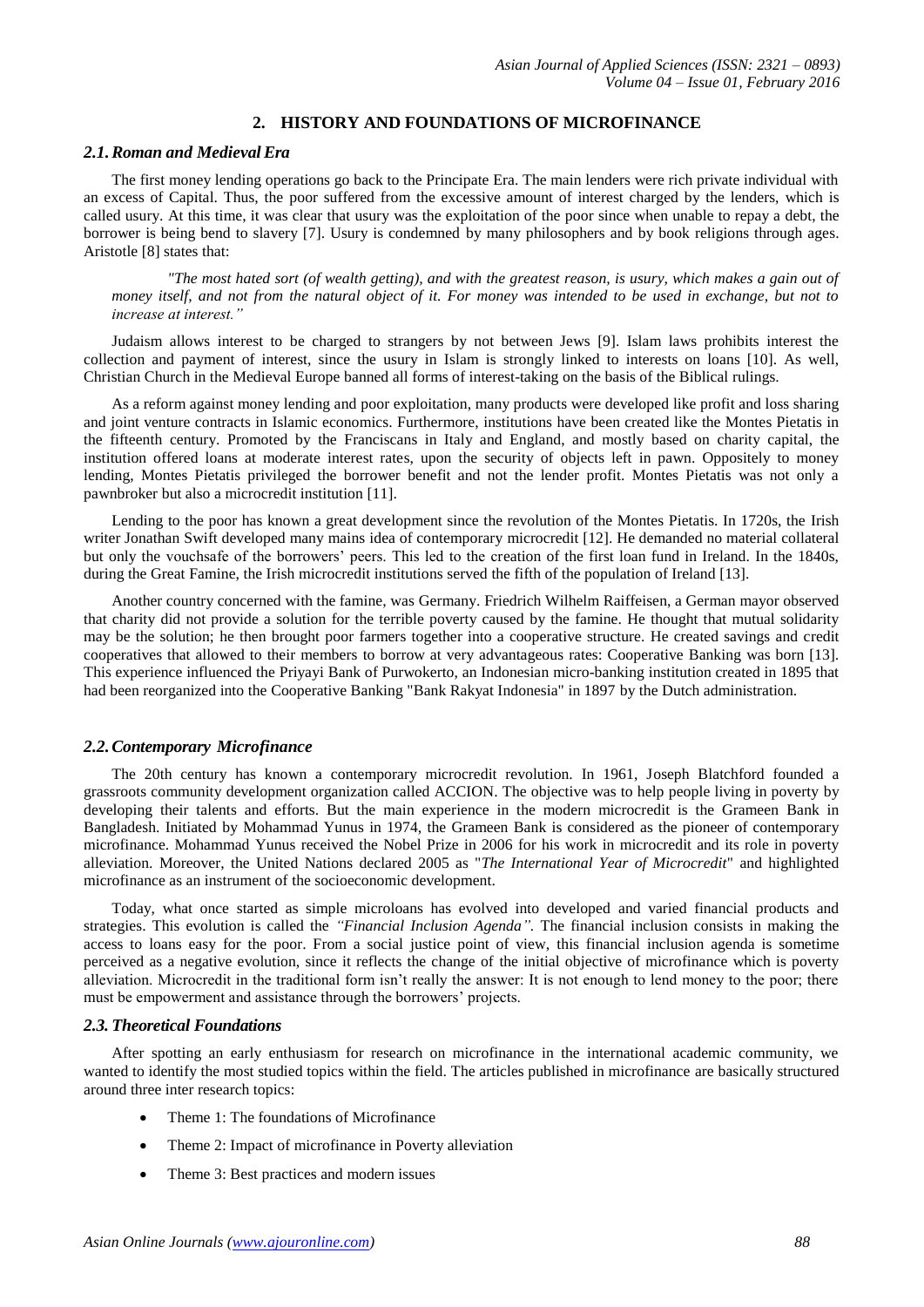The table below summarizes the main issues emerging from these research themes:

| Foundations of microfinance                   | $[14]; [15]; [16]; [17]; [18]; [19]; [20]$ |
|-----------------------------------------------|--------------------------------------------|
| Impact of Microfinance of Poverty alleviation | [21]; [22]; [23]; [24]; [25]; [26]         |
| Best practices and modern issues              | [27]; [28]; [29]; [30]; [31]               |

**Table 1**: Main research topics in Microfinance

Nowadays, the interest for research in microfinance has arisen. There are several international centers and research institutes working on microfinance, namely: Dauphine Microfinance[32]; Microfinance Center for Central and Eastern Europe and the New Independent States[33]; Russian Microfinance Center[34]; Center for Microfinance (CMF)[35]; Microfinance Gateway (CGAP)[36]; Research in Microfinance (e-MFP)[37]; Center for European Research in Microfinance (CERMi)[38]; Center for Microfinance Nepal[39]; Institute of Development Studies (IDS)[40]; Center for Microfinance-Zurich[41].

A number of journals focus specifically on microfinance and economic development, of which we cite: World Development [42]; The journal of Development Studies [43]; Enterprise Development and Microfinance [44], Journal of International Development [45].

## **3. MICROFINANCE TRENDS AND ISSUES**

## *3.1.Impact of microfinance*

Despite the steady development of microfinance and its success that culminated in the Nobel Prize for Mohammad Yunus and the Grameen Bank in Bangladesh in 2006, many critics about the real impact of microfinance on poverty alleviation. Banerjee and al. [46] found in their evaluation that microfinance has no impact on poverty reduction, health or gender gap. In addition, microloans are not beneficial for the borrower living below the poverty line but for those above it [15]. This can be explained by the fact that more income suggests more risk taking, such as investing in new technologies, and the levels of income flows and risk taking are usually correlated. In result the clientele below the poverty line is caught in subsistence activities and have no specialized skills and so must compete with all the other selfemployed poor people in entry-level trades.

High rates of interest are one of the most controversial subjects in microfinance and cause more harm than good, since the poor have to earn a return on investment greater than the interest they have to pay; otherwise, they become poorer not wealthier. Also, the funding from the government doesn't always encourage the small enterprises. It is possible for an economy to invest in both micro and lager enterprises. But governments need to prioritize development approaches that have a higher payoff [47]. Finally, the poverty alleviation cannot be restricted to financial access and income growth. It must be endorsed to services such as public safety, basic education, public health and infrastructure since they increase the productivity and employability of the poor, and thus their income and well being [30].

## *3.2. Sustainability and outreach*

Microfinance services come with high transaction and information costs. Those costs are usually covered by donors' subsidies which mean that microfinance institutions (MFI) are not sustainable. The issue of the sustainability of MFI was first raised in the 90s [16].

Two schools debate about this. The poverty lending approach –welfarist- and the financial systems approach – institutional-. The financial systems approach preaches the importance of financially sustainable microfinance programs whereas the poverty lending emphasizes on the fact that the primary goal of the MFI is using credit to help overcome poverty. Hence, aiming at financial sustainability ultimately goes against the goal of serving large groups of poor borrowers. In fine, there is a trade-off between outreach and sustainability [48][49].

After a long appraisal of the impact of Microfinance and its auspicious development, in recent years the microfinance model has been criticized and its impact questioned [50]. Khawari [51] states that the empirical impact of microfinance is yet to be proven since most of the empirical studies are conducted by the microfinance institutions (MFI) themselves. Moreover, the microcredit crises in different countries (Morocco, Nicaragua, India…) raised more than a question about the real role of microfinance in combating poverty [52]. Thus, the need for new approaches and models to apprehend microfinance issues is more than imminent.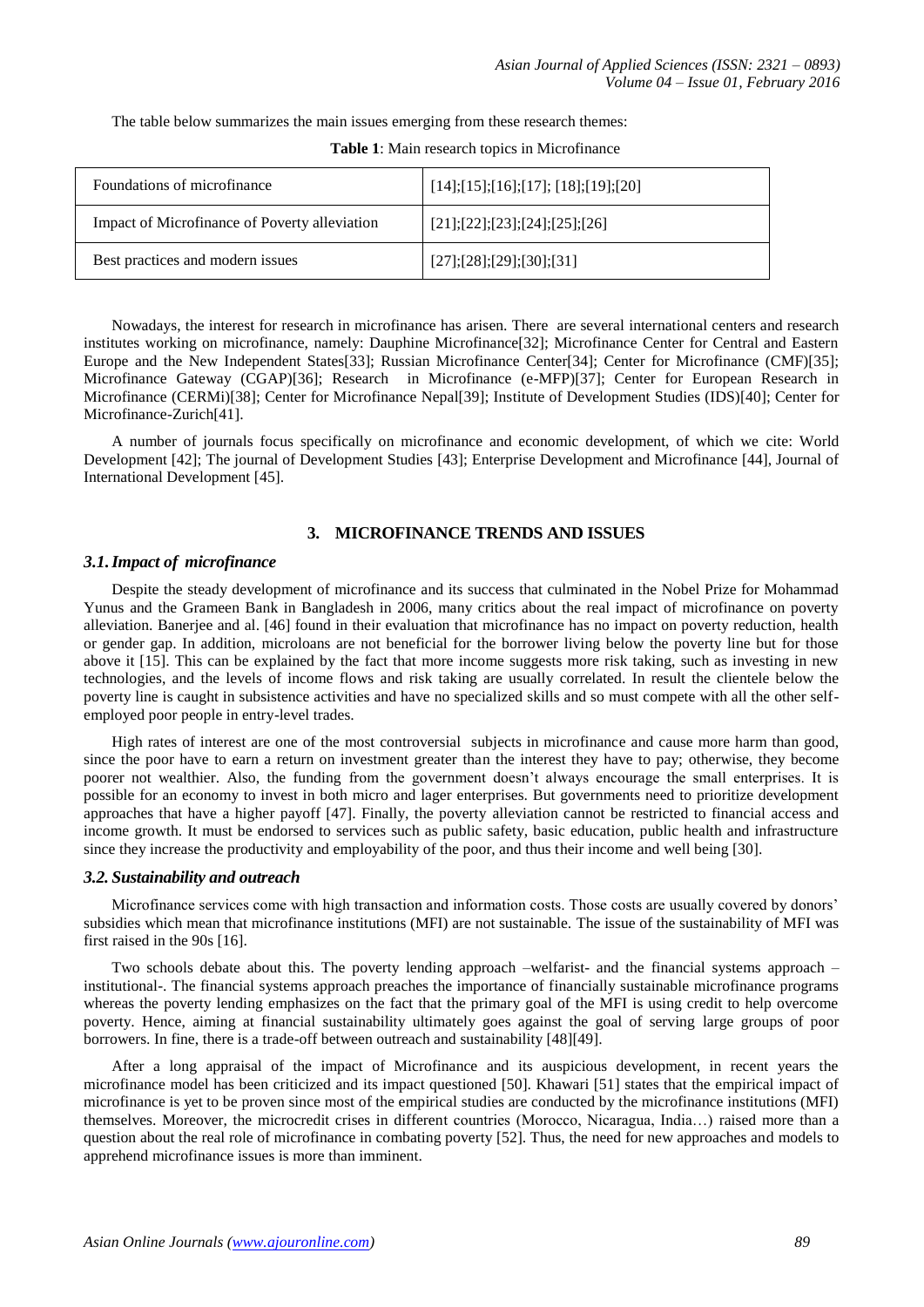# **4. MICROFINANCE AS A COMPLEX SYSTEM**

## *4.1.Complexsystems: Definitions*

A system is typically defined to be complex if it exhibits the following two properties [53]:

- The system is composed of interacting units;
- The system exhibits emergent properties, that is, properties arising from the interactions of the units that are not properties of the individual units themselves.

If, in addition, the complex system includes reactive units i.e., units capable of exhibiting systematically different attributes in reaction to changed environ mental conditions, the system is designed as a Complex Adaptive System (CAS) [6].

The study of complex adaptive systems was undertaking intensely at the Santa Fe Institute throughout the early to mid 1990 s resulting in the release of many books and papers. There are others important recent research that continue to search into applications of complex systems, namely: Sawyer[54]; Miller[55]; Boccara[56]; Nicolis[57]; Al-Suwailem[58]. Many research centers and institutes work on complex systems, in addition to a number of journal that focus on the subject [59][60].

## *4.2. Complexity in Economics*

The science of complexity claims that there are common properties of complex systems which are the object of study in many different fields such as the cell, the brain, language, the capitalist market economy. The focus therefore has moved from the macro to the micro level. Macroeconomic variables can be reconstructed by summing up individual magnitudes (bottom-up procedure). Complex structures consisting of heterogeneous interacting agents generate complex dynamics also of the macro variables.

Complex economic structures are usually associated with adaptive agents. According to Delli-Gatti[61],the preanalytic vision of a complex market economy, in fact, is centered upon agents endowed with limited information and computational capability (bounded rationality) so that they adopt rules of thumb (instead of optimization procedures) and are naturally led to interact with other agents to access information, learn and imitate. In this sense, complexity goes hand in hand with evolutionary dynamics and direct interaction among agents.

# *4.3. Why Microfinance is a complex adaptive system?*

Microfinance is by definition micro-finance. Financial markets and economic systems have already been proven as complex adaptive systems [62]. In this section we will try to identify each property of complex systems previously defined in the microfinance system.

## *4.3.1. Interaction*

In microfinance system, different agents interact. The main agents interacting in the microfinance system are: the clients, the MFI institutions, the local lenders, the market, the suppliers and the regulator. The levels of interactions and the information symmetry depend on the particularities of each market.

#### *4.3.2. Emergence*

Emergence is an essential notion in complex systems. A phenomenon is called emergent when the whole has properties of functionalities that its parts don't have [63]. The emergence in Microfinance systems usually results from the bounded rationality of the agents, but also from the information asymmetry in the market.

#### *4.3.3. Reactivity*

In the economic system and in the microfinance system in particular, the agent must always evolve in order to survive. Arthur [64] describes the economy as a "constantly developing set of institutions, arrangements, and technological innovations".

# **5. AGENT BASED MODELING AND SIMULATION IN MICROFINANCE**

## *5.1. Agent based modeling*

Agent-based modeling is the computational study of social agents as evolving systems of autonomous interacting agent [65]. The key feature of agent-based modeling is that it involves a bottom-up approach to understand a system's behavior. It starts at the level of the units, characterizes the behavior of each and how they are interrelated [66]. The aggregation of these individual behaviors simulated in software produces macro-level outcomes that can be referred to as emergent or bottom-up [67].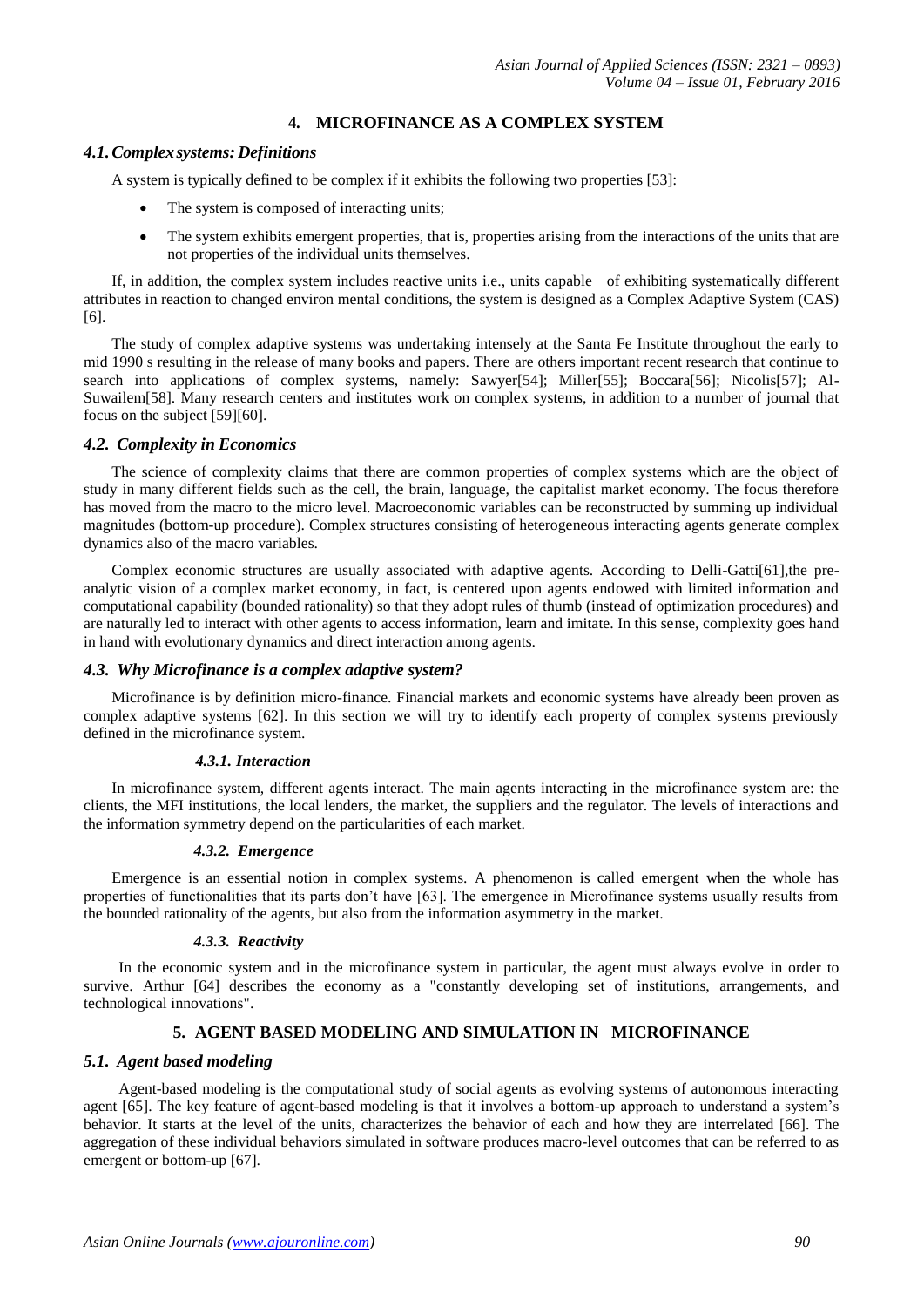Ferber [68] notes that the multi-agent simulation allows the study of complex systems. It represents the complexity of a phenomenon through the interaction of a set of simple entities called agents. Each agent can:

- Communicate with other agents in order to exchange information;
- Perceive and act in some or all the part of its environment. It is idiosyncratic in the sense that it has its own rules and logic of perception and action;
- Apply its knowledge, skills and other resources to fulfill its individual personal objectives.

Agent-based simulation is used in a wide range of fields: statistics, physics, biology, chemistry, medicine, engineering, political sciences, education, economics, finance, etc. The technique is quite useful, not only in understanding and modeling the phenomenon under investigation, but, more important, in policy implications and decision-making.

## *5.2. Agent based models in microfinance*

The field that focuses on the study of economic processes modeled as dynamic systems of interacting agents is called Agent-based Computational Economics (ACE) [6]. According to Tesfatsion [69]:

*"The use of ACE model economies might also facilitate the development and experimental testing of integrated theories that build on theory and data from many different fields of social science. In particular, ACE frameworks could encourage economists to address growth, distribution, and welfare issues in a more comprehensive manner embracing a variety of economic, social, political, and psychological factors, thus restoring the broad vision of early political economists."*

Since they use individual interactions and behaviors to simulate the dynamics of the macroeconomic level, agentbased models enable not only to test the impact of microfinance in poverty alleviation but also the impact of a set of qualitative variables such as the social norms, the willingness to work, the social happiness. In the last decade, a number of academic studies focused on the use of agent-based models to apprehend some of the microfinance dynamics.

For example, Barnaud [70] presents an original model combining agent-based modeling and role playing games in order to explore rules for rural credit in a highland farming community of Northern Thailand. This experiment suggests that the usefulness of models relies much more on the modeling process than on the model itself, because a model is usually useless if it is misunderstood by its potential users, or if it does not respond to their current preoccupations. In Suarez [71], a preliminary ABM is proposed, but it is not implemented, which is the modeling of multiple levels for the regulation of the Mexican microfinance industry. This work contains a philosophical discussion taking the Compartamos MFI as a loose case study to suggest that the structure formation within groups is driven by function optimizing clients and that this in turn depends on their collective behavior.

Another model is the one developed by Rashid [26]. This ABM proposes a high-level abstraction for testing the effects of implementing a MFI policy. It includes processes for changing the income level of clients and repayment ratio of microcredit over time. Agents have different behaviors that are broadly grouped as either poor or non-poor. The simulation of the model was conducted in Netlogo [72] and it was found that the increase of available funds, easy access for producers and lower interest rates increases the effectiveness of Microfinance. Saqalli [73] proposes an ABM framework for analyzing the impact of development interventions on different Nigerian Villages. The model uses two distinct parameters to model the rationality of farmers' decision making: gain or loss either in economic value or reputation. Finally, Lee [74] used the network theory to build an agent-based model that obeys the stylized rules of microfinance industry. They found that in a deteriorating economic environment confounded with adverse selection, latent moral hazard is likely to cause a regime shift from high to low loan payment probability. In order to apprehend and manage credit risk in microfinance, they propose a new perspective based on spontaneous cooperation and social capital.

#### **6. CONCLUSION**

Microfinance services have known a significant evolution through centuries, going from simple money lending operations to sophisticated products and markets, reaching their peak in the 70s with the Grameen revolution. Yet, although several scientific studies preach the positive impact of microfinance and its discernible role in poverty alleviation, many critics argue that these studies lack quantitative and realistic approaches.

The present work explored the existing approaches addressing microfinance as a complex system and highlighted the relevance of its main features, especially the appropriateness of agent based modeling regarding the nature of microfinance operations. In fact, modeling methodologies and simulation environments are needed to better assess and improve the impact of microfinance services toward poverty alleviation. Such model based analysis will allow defining and choosing the most effective solutions among the new and innovative products that microfinance offers.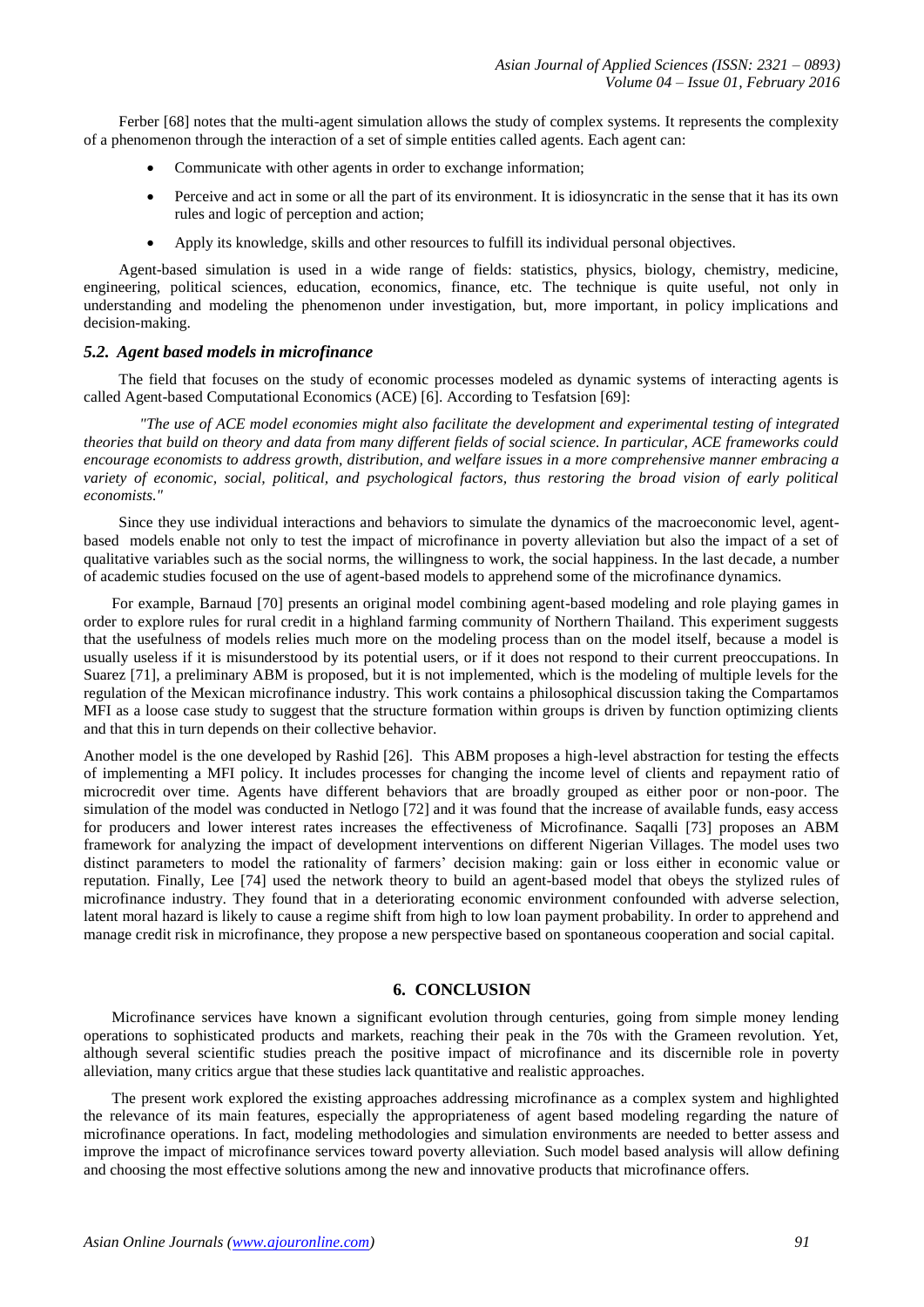One interesting perspective of this research is to develop a number of new agent-based modeling patterns which could more accurately simulate innovative microfinance techniques and products such as profit and loss sharing contracts.

## **7. ACKNOWLEDGEMENT**

We would like to thank the Islamic Development Bank for their financial support.

#### **8. REFERENCES**

- [1] Sinha S., Matin I., "Informal credit transactions of micro-credit borrowers in rural Bangladesh", IDS bulletin 29 (4), p.66–80, 1998.
- [2] Obaidullah M., Khan, T, "Islamic microfinance development: Challenges and initiatives", Islamic Research & Training institute Policy Dialogue Paper, 2008 (2).
- [3] Armendariz B., Labie M., "The handbook of microfinance", Singapore: World Scientific, 2011.
- [4] Ashta A., Hudon M., "The compartamos microfinance IPO: Mission conflicts in hybrid institutions with diverse shareholding", Strategic change 21 (7-8), p.331–341, 2012.
- [5] Nicolis G., Nicolis C., "Foundations of Complex Systems: Emergence, Information and Predication", World Scientific, 2012.
- [6] Tesfatsion L., Judd K. L., "Handbook of computational economics: agent- based computational economics", Vol. 2, Elsevier, 2006.
- [7] Visser W. A., Macintosh A., "A short review of the historical critique of usury", Accounting, Business & Financial History 8 (2), p.175–189, 1998.
- [8] Saunders T. J., "Aristotle: Politics: books I and II", Clarendon Press, 1995.
- [9] Lewison M., "Conflicts of interest? The ethics of usury", Journal of Business Ethics 22 (4), p327–339, 1999.
- [10]Choudhury M. A., Malik U. A., "The Foundations of Islamic Political Economy", Macmillan, 1992.
- [11]Pullan B., "Charity and usury: Jewish and Christian lending in renaissance and early modern Italy", Proceedings of the British Academy Volume 125, 2003 Lectures 125, p.19–40, 2000.
- [12]Roodman D., "Due diligence: An impertinent inquiry into microfinance", CGD Books, 2012.
- [13]Hollis A., Sweetman A., "The life-cycle of a microfinance institution: The Irish loan funds", Journal of Economic Behavior & Organization 46 (3), p.291–311, 2001.
- [14]Stiglitz J. E., "Peer monitoring and credit markets", The world bank economic review 4 (3), p.351–366, 1990.
- [15]David H., Paul M., "Finance against poverty", Psychology Press, vol. 2, 1996.
- [16]Rhyne E., "The yin and yang of microfinance: Reaching the poor and sustainability", MicroBanking Bulletin 2 (1), p.6–8, 1998.
- [17]Zeller M., Meyer R. L., "The triangle of microfinance: Financial sustainability, outreach, and impact", Intl Food Policy Res Inst, 2002.
- [18]Armendáriz B., Morduch J., "Microfinance beyond group lending", Economics of transition 8 (2), p.401–420, 2000.
- [19] Armendáriz B., Morduch J., "The economics of microfinance", MIT press, 2010.
- [20]Morduch J., "The microfinance promise", Journal of economic literature, p.1569–1614, 1999.
- [21]Von Pischke J. D, "ROSCAs: State-of-the-art financial intermediation", Informal finance in low-income countries, p.325–336, 1999.
- [22]Pitt M. M., Khandker S. R., "The impact of group-based credit programs on poor households in Bangladesh: Does the gender of participants matter?", Journal of political economy 106 (5), p.958–996, 1998.
- [23]Mosley P., "Microfinance and poverty in Bolivia", Journal of Development Studies 37 (4), p.101–132, 2001.
- [24]Khandker S. R., "Microfinance and poverty: Evidence using panel data from Bangladesh", The World Bank Economic Review 19 (2), p.263–286, 2005.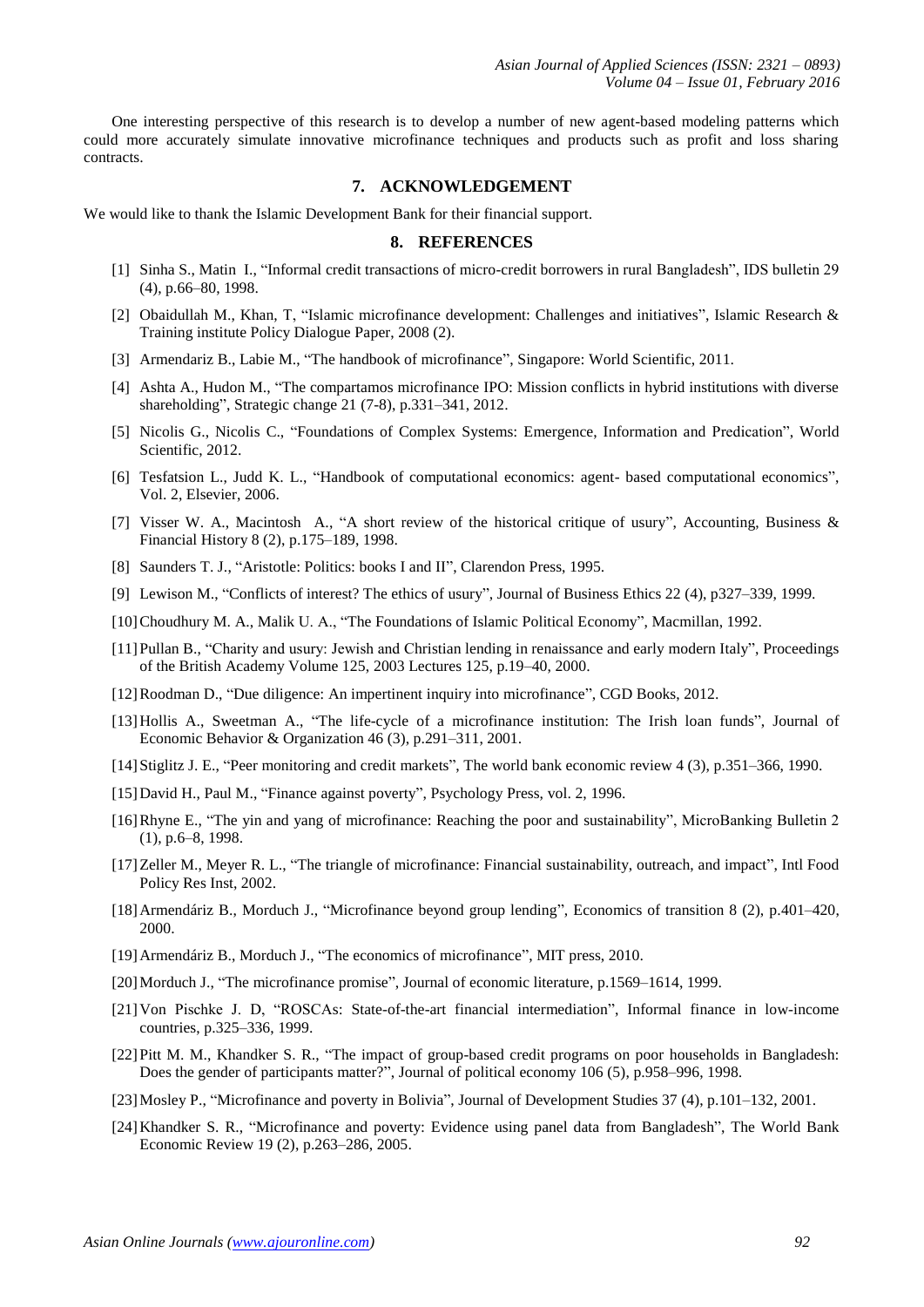- [25]Hermes N., Lensink R., "The empirics of microfinance: what do we know?", The Economic Journal 117 (517), p.1–10, 2010.
- [26]Rashid S., Yoon Y., Kashem S. B., "Assessing the potential impact of microfinance with agent-based modeling", Economic Modelling 28 (4), p.1907–1913, 2011.
- [27]Hulme D., "The story of the Grameen bank: From subsidized microcredit to market-based microfinance", Brooks World Poverty Institute Working Paper (60), 2008.
- [28]Norell D., "How to reduce arrears in microfinance institutions", Journal of Microfinance/ESR Review 3 (1), p.115–130, 2001.
- [29]Park A., Ren C., "Microfinance with Chinese characteristics", World Development 29 (1), p.39–62, 2001.
- [30]Ledgerwood J., Earne J., Nelson C., "The new microfinance handbook: A financial market system perspective", World Bank Publications, 2013.
- [31]Bateman M., "Why doesn't microfinance work?: The destructive rise of local neoliberalism", Zed Books, 2010.
- [32] [http://www.dauphinemicrofinance.com/.](http://www.dauphinemicrofinance.com/)
- [33] [http://www.mfc.org.pl/.](http://www.mfc.org.pl/)
- [34] [http://www.rmcenter.ru/en/.](http://www.rmcenter.ru/en/)
- [35] [http://www.ifmrlead.org/cmf/.](http://www.ifmrlead.org/cmf/)
- [36] [http://www.cgap.org/.](http://www.cgap.org/)
- [37] [http://www.e-mfp.eu/.](http://www.e-mfp.eu/)
- [38] [http://www.cermi.eu/.](http://www.cermi.eu/)
- [39] [http://cmfnepal.org/.](http://cmfnepal.org/)
- [40] [http://www.ids.ac.uk/.](http://www.ids.ac.uk/)
- [41] [http://www.cmf.uzh.ch/index.html.](http://www.cmf.uzh.ch/index.html)
- [42] [http://www.journals.elsevier.com/world-development/.](http://www.journals.elsevier.com/world-development/)
- [43] [http://www.tandfonline.com/loi/fjds20#.Ve7vBpcTOM8.](http://www.tandfonline.com/loi/fjds20#.Ve7vBpcTOM8)
- [44] [http://practicalaction.org/enterprise-development-microfinance.](http://practicalaction.org/enterprise-development-microfinance)
- [45] http://onlinelibrary.wiley.com/journal/10.1002/\%28ISSN\%291099-1328.
- [46]Banerjee A., Duflo E., Glennerster R., Kinnan C., "The miracle of microfinance? Evidence from a randomized evaluation", American Economic Journal: Applied Economics, Vol. 7, p. 22–53, 2015.
- [47]Bhide A., Schramm C., "Phelps's prize", The Wall Street Journal 29, 2007.
- [48]Woller G., Schreiner M., "Poverty lending, financial self-sufficiency, and the six aspects of outreach", Disc. Paper, Ohio, 2002.
- [49]Morduch J.,"The microfinance schism", World development 28 (4), p.617–629, 2000.
- [50]Sinclair H., "Confessions of a microfinance heretic: How micro lending lost its way and betrayed the poor", Berrett-Koehler Publishers, 2012.
- [51]Khawari A., "Microfinance: Does it hold its promises? A survey of recent literature" HWWA Discussion Paper, 276, 2004.
- [52] Berlage L., Jasrotia N. V., "Microcredit: from hope to scepticism to modest hope", Enterprise Development and Microfinance 26 (1), p.63–74, 2015.
- [53] Flake G. W., "The computational beauty of nature: Computer explorations of fractals, chaos, complex systems, and adaptation", MIT press, 1998.
- [54]Sawyer R. K., "Social emergence: Societies as complex systems", Cambridge University Press, 2005.
- [55]Miller J. H., Page S. E., "Complex adaptive systems: an introduction to computational models of social life: An introduction to computational models of social life", Princeton university press, 2009.
- [56]Boccara N., "Modeling complex systems", Springer Science & Business Media, 2010.